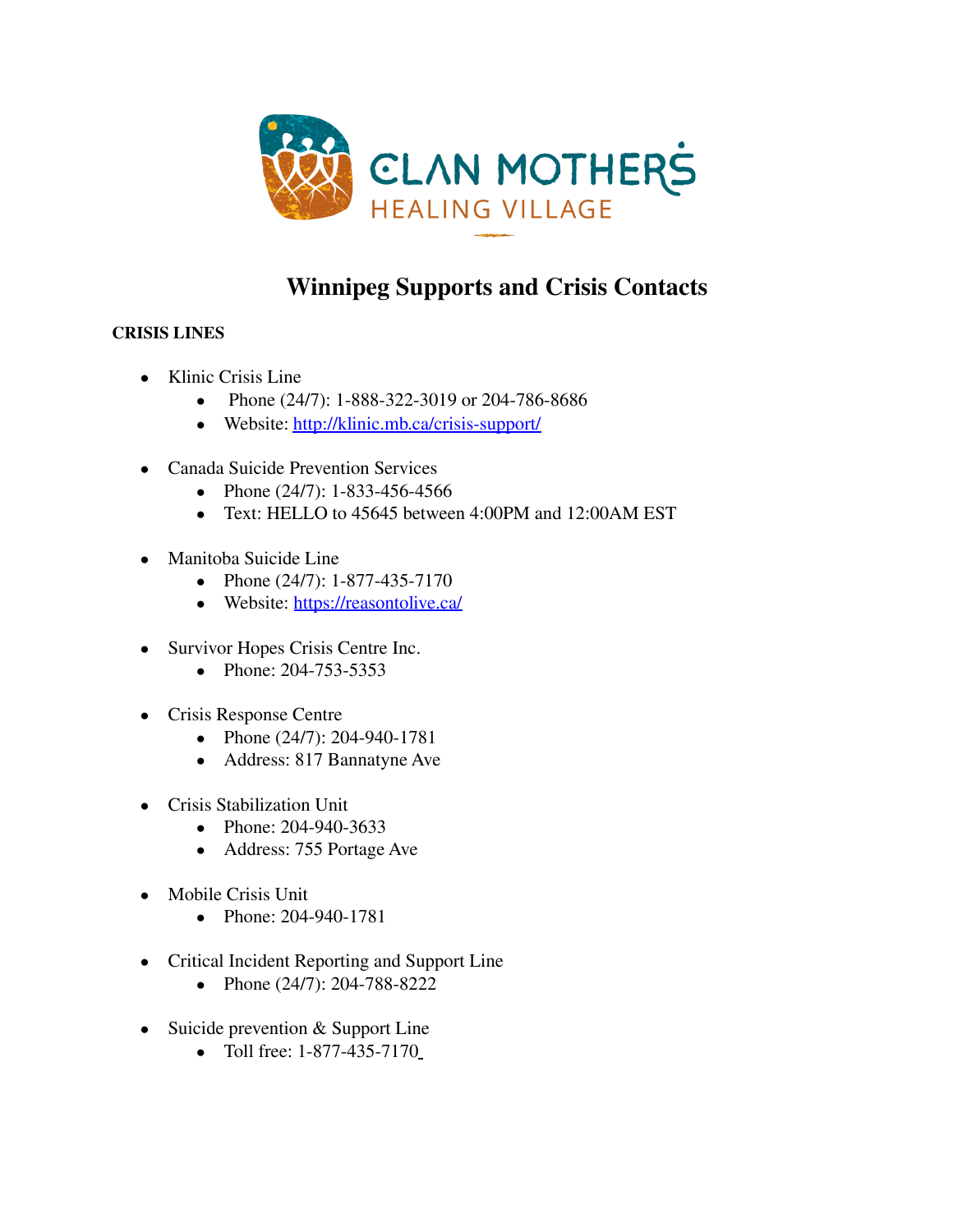- **●** Helpline by Indigenous Women for Indigenous Women
	- Phone  $(24/7)$ : 1-855-554-4325
	- Website: <https://www.talk4healing.com/>
	- Language: available in 14 Indigenous languages, English and French
- **●** First Nations & Inuit Hope for Wellness Help Line
	- Phone: [1-855-242-3310](tel:%201-855-242-3310) (Outside of Province)
	- Language: Counselling is available in English, French, Cree, Ojibway, and Inuktut
- **●** Indian Residential School (IRS) 24/7 Crisis Line
	- Phone  $(24/7)$ : 1-866-925-4419
- **●** Missing and Murdered Indigenous Women and Girls Support Line
	- Phone: 1-866-818-3505
- **●** Willow Place Crisis Line
	- Phone: 204-615-0311 or [1-877-977-0007](Tel:%201-877-977-0007)
- **●** Crisis Chat Line \*Currently closed due to COVID\*
	- Website: <https://supportline.ca/>
- **●** Youth Mobile Crisis Team
	- Phone: 204-949-4777
- **●** Youth Crisis Stabilization System
	- Phone: 204-949-4777 or 1-888-383-2776
- **●** Resource Assistance for Youth
	- Phone: 204-783-5617
- **●** Kids Help Phone
	- Phone: 1-800-668-6868
	- Text (open to all ages): HOME to 686868
- **●** Peer Support
	- Toll-Free:[1-800-263-1460](tel:1-800-263-1460)
	- Phone: 204-786-0987 Hours of Operation: 9-9 M-F & 10-4 S-S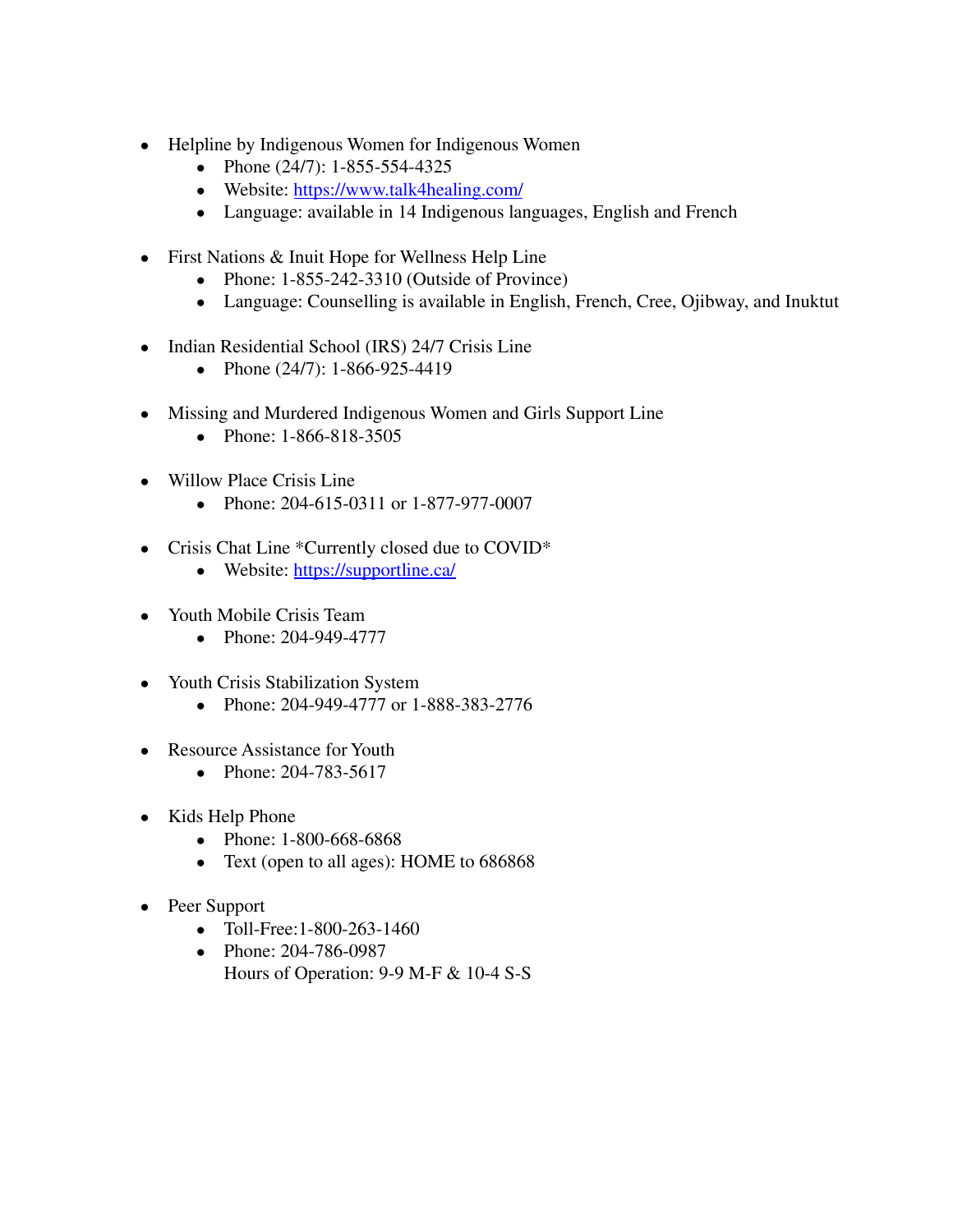#### **SEXUAL ASSAULT/ GENDER BASED VIOLENCE/ HOUSING**

- **●** Klinic Sexual Assault Line
	- Toll free (24/7): 1-888-292-7565
	- Phone (24/7): [204-786-8631](tel:+12047868631)
- **●** Seneca House and Warmline
	- **●** Phone: 204-942-9276
- **●** The Laurel Centre (for women sexually abused as children 16+)
	- Phone: 204-783-5460
- **●** Multicultural Women Against Rape
	- Phone: 416-597-8808
- **●** Manitoba Trafficking Hotline
	- Toll free (24/7): 1-844-333-2211
- **●** National Human Trafficking Hotline
	- Toll free (24/7): 1-833-900-1010
	- Website: <https://www.canadianhumantraffickinghotline.ca/>
- **●** RCMP Manitoba Dispatch
	- Phone: 204-983-5420 or 911
- **●** Domestic Violence Hotline
	- Phone: 1-877-977-0007
	- Text: 204-792-5302
	- Support/Shelter options
		- Phone: 204-805-6682
- **●** IKWE Women's Shelter
	- Phone: 1-800-362-3344
- **●** Status of Women
	- Phone: 1-877-977-0007
	- Text: 204-792-5302 or 204-805-6682
- **●** Alpha House
	- Phone: 204-982-2011
	- Website: <https://www.alphahouseproject.ca/>
- **●** Bravestone Centre
	- Phone: 204-275-2600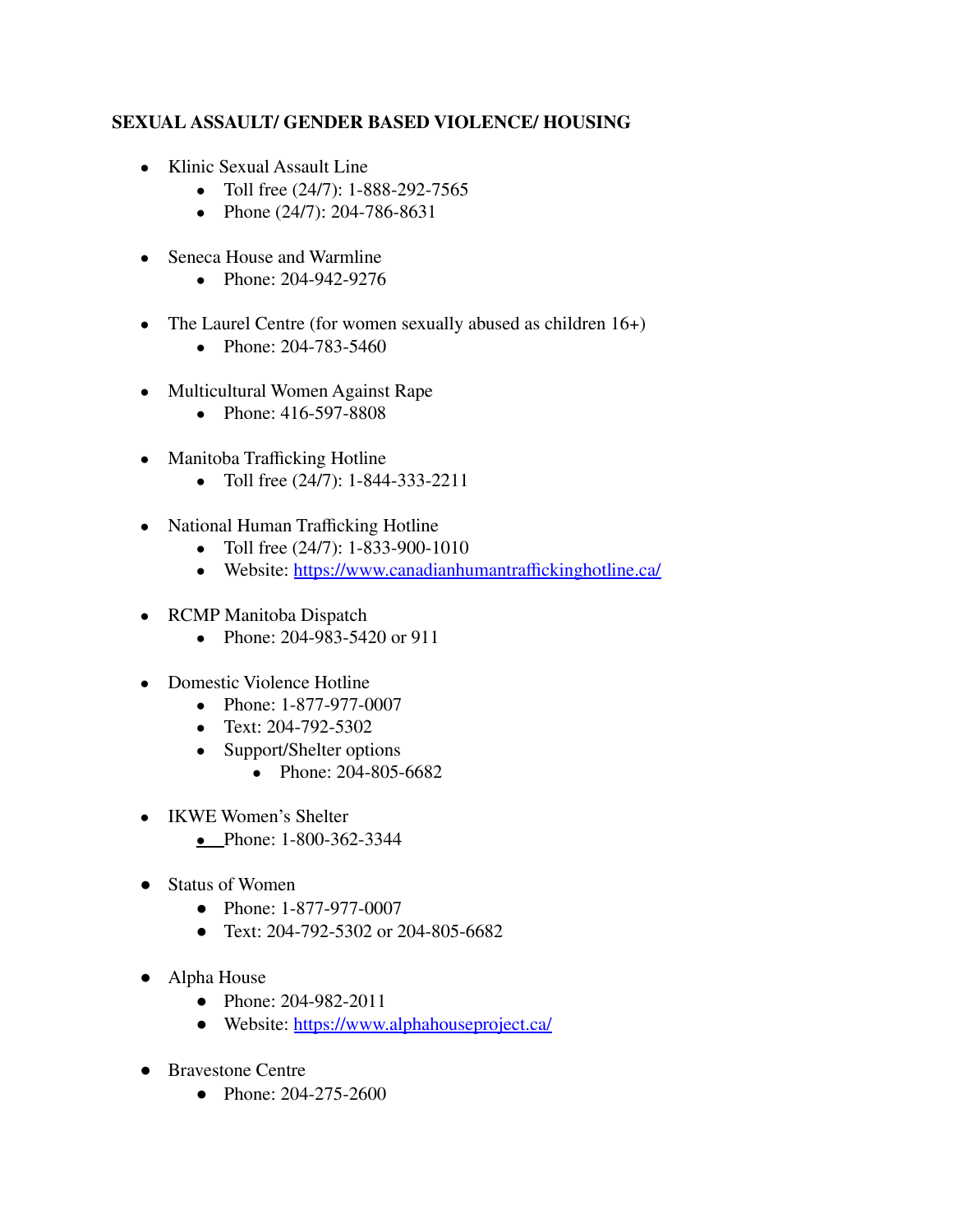- Website: <http://bravestonecentre.ca/>
- **●** Willow Place
	- Toll free: 1-877-977-0007
	- Phone: 204-615-0311
	- Text: 204-792-5302
	- Website: <https://willowplaceshelter.ca/about/>
- **●** Sara Riel Respite
	- Phone: 204-231-0217
- **●** Main Street Project
	- Phone for male identified: 204-306-8378
	- Phone for women identified: 204-306-7850
	- Website: [www.mainstreetproject.ca](https://www.mainstreetproject.ca)
	- Address: 190 Disraeli Street
- **●** Salvation Army Centre of Hope
	- Phone: 204-946-9400
		- Website: <https://salvationarmy.ca/prairie/>
		- Address: 180 Henry Ave
- **●** Siloam Mission
	- Phone: 204-956-4344
	- Website: <https://www.siloam.ca/>
	- Address: 300 Princess Street
- **●** Ikwe-Widdjiitiwin: *Indigenous women's family violence shelter*
	- Phone Number: 1-800-362-3344
	- Website: <http://www.ikwe.ca/>
- **Willow Place** 
	- Phone: 204-615-0313 ext. 0
	- Website: <https://willowplaceshelter.ca/>
- **●** Macdonald Youth Services *(overnight shelter for youth 12-21 years old)*
	- Phone: 204-477-1804
	- Address: 175 Mayfair Ave
- **●** A & O: Safe Suite Initiative *Temporary housing for men, women and couples who are 55 years or older who are experiencing abuse or neglect.*
	- Phone: 204-956-6440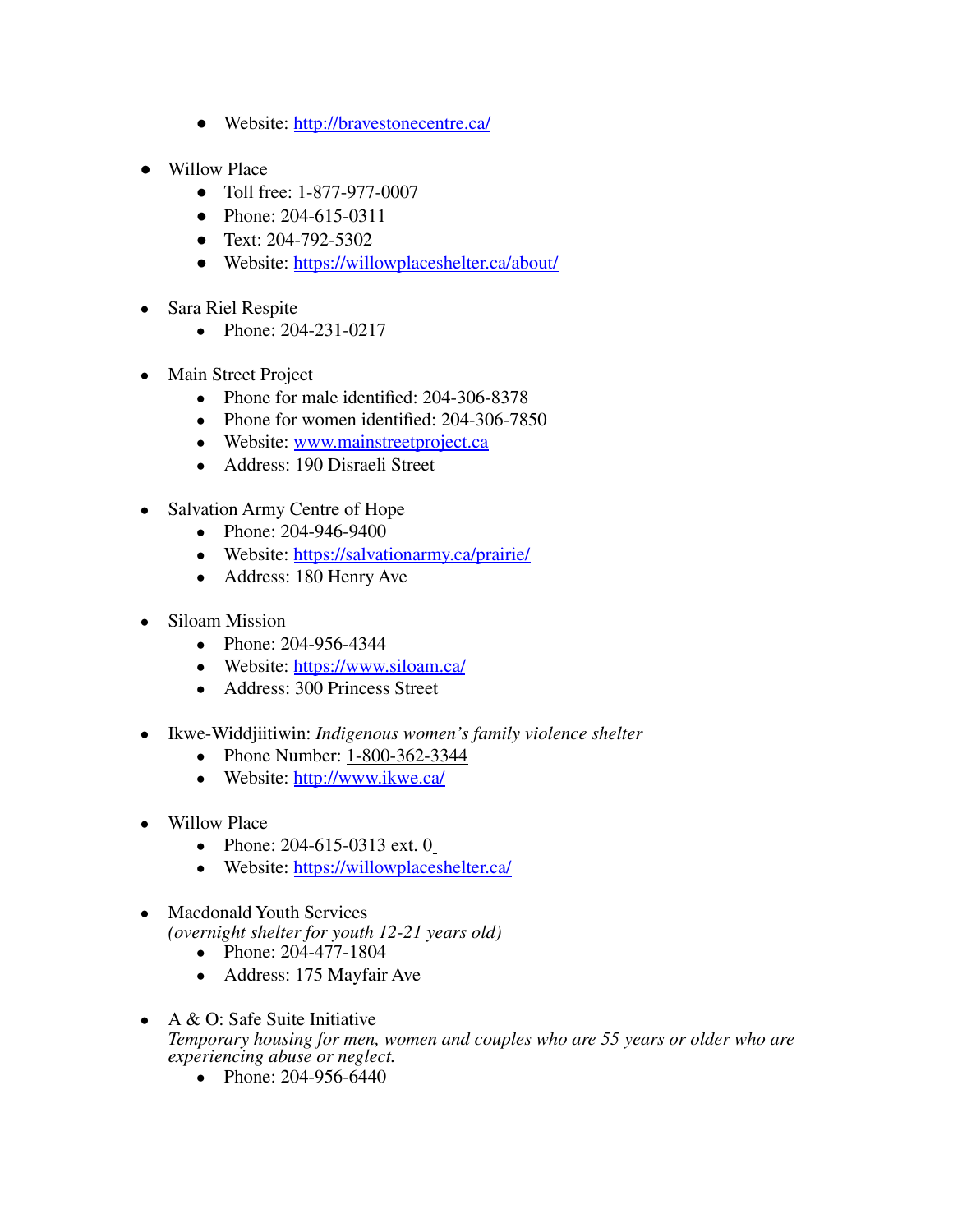- **●** Men's Resource Centre *For men and their children fleeing intimate partner domestic violence and/or abuse.*
	- Phone: 204-415-6797
- **●** End Homelessness Winnipeg
	- Phone: 204-942-8677
- **●** Mama Bear Clan
	- Phone: 204-947-0321
- **●** Winnipeg Harvest
	- **●** Phone: 204-982-3660
- **●** MCSA-Male Childhood Sexual Abuse Therapy Program *Provides Long-Term Therapy (up to 2 years) to men who have experienced childhood sexual abuse. Currently a waitlist but when resources allow, offers short-term therapy (6-8 sessions) and/or group support to individuals on waitlist.*
	- Intake: 204-415-6797
- **●** Emergency Shelter Program-Run by Wahbung Abinoonjiiag *Male identifying individuals residing in Manitoba experiencing intimate partner or family violence are encouraged to contact Wahbung directly (during business hours) or Manitoba Violence Crisis Line (after hours and weekends). Shelter and support services available to all men and their children across Manitoba.*
	- Phone (Wahbung): 204-925-4610 (Mon to Fri 9-5)
- **●** Manitoba Domestic Violence Crisis Line
	- Phone: 1-877-977-0007

## **MENTAL HEALTH**

- **●** Postpartum Warmline
	- Phone: [204-391-5983](tel:204-391-5983)
	- **●** Hours of Operation: 1:30pm-9:30pm M-Sun
- **●** Postpartum Support International
	- **●** Toll-free: 1-800-944-4773
	- **●** Email: [support@postpartum.net](mailto:support@postpartum.net)
	- **●** Website: <https://www.postpartum.net/>
- **●** Women's Health Clinic Mother's Program Warmline
	- **●** Phone: 204-947-2422 ext. 113
	- **●** Email: [mothersprogram@womenshealthclinic.org](mailto:mothersprogram@womenshealthclinic.org)
- **●** Bereavement
	- **●** Phone: 204-889-8525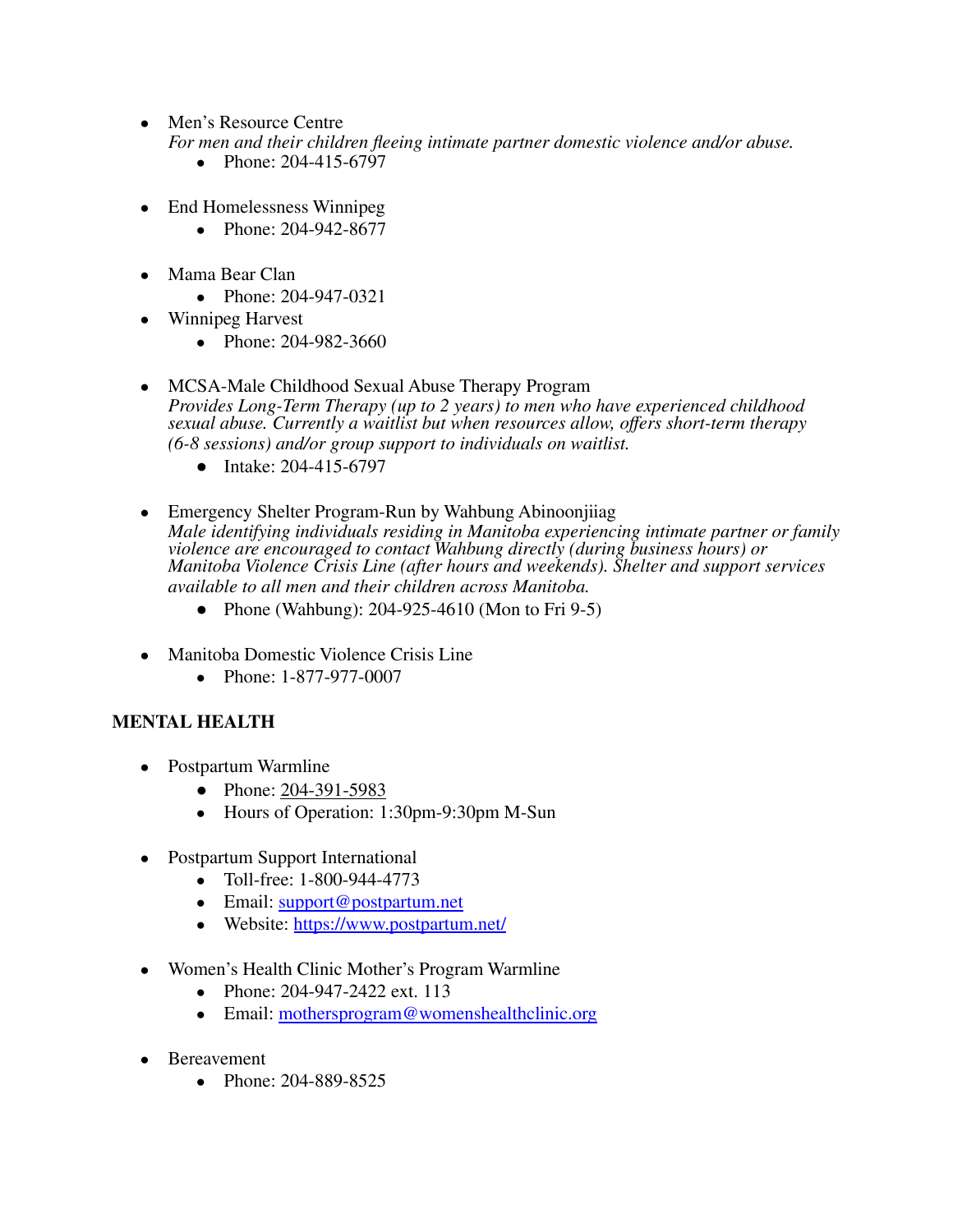- **●** Website: <http://palliativemanitoba.ca/programs-and-services/bereavement-services/>
- **●** Health links
	- **●** Toll free (24/7): 1-888-315-9257
	- **●** Phone: [204-788-8200](tel:204-788-8200)
- **●** Manitoba Farm, Rural & Northern Support Services
	- **●** Toll free: 1-866-367-3276 (10 a.m. 9 p.m./ Monday Friday)
	- **●** Website: [www.supportline.ca](http://www.supportline.ca)
- **●** WRHA Community Mental Health Services
	- **●** Phone: 204-788-8300
	- **●** Mobile Crisis Service: 204-940-1781
- **●** Manitoba Schizophrenia Society
	- **●** Phone: 204-786-1616
- **●** Mood Disorders Association of Manitoba Peer Support Line
	- **●** Toll free: 1-800-263-1460
	- **●** Phone: [204-786-0987](tel:1-204-786-0987)
	- **●** Hours of Operation: 9 a.m. 9 p.m., Monday Friday
- **●** OCD Centre of Manitoba
	- **●** Phone: 204-942-3331
- **●** TTY Deaf access Line
	- **●** Phone: 204-779-8902
- **●** Canadian Mental Health Association
	- **●** Toll free (24/7): 1-833-456-4566
	- **●** Phone: 204-982-6100
- **●** Bounce Back
	- *Telephone coaching for anxiety, depression PTSD and OCD*
		- **●** Website: <https://mbwpg.cmha.ca/programs-services/bounce-back-reclaim-your-health/>
- **●** Adult Community Mental Health Intake
	- **●** Phone: 204-788-8330
- **●** Centralized Intake for Child and Adolescent Mental Health Program
	- **●** Phone: 204-958-9600
- **●** Youth Addictions Centralized Intake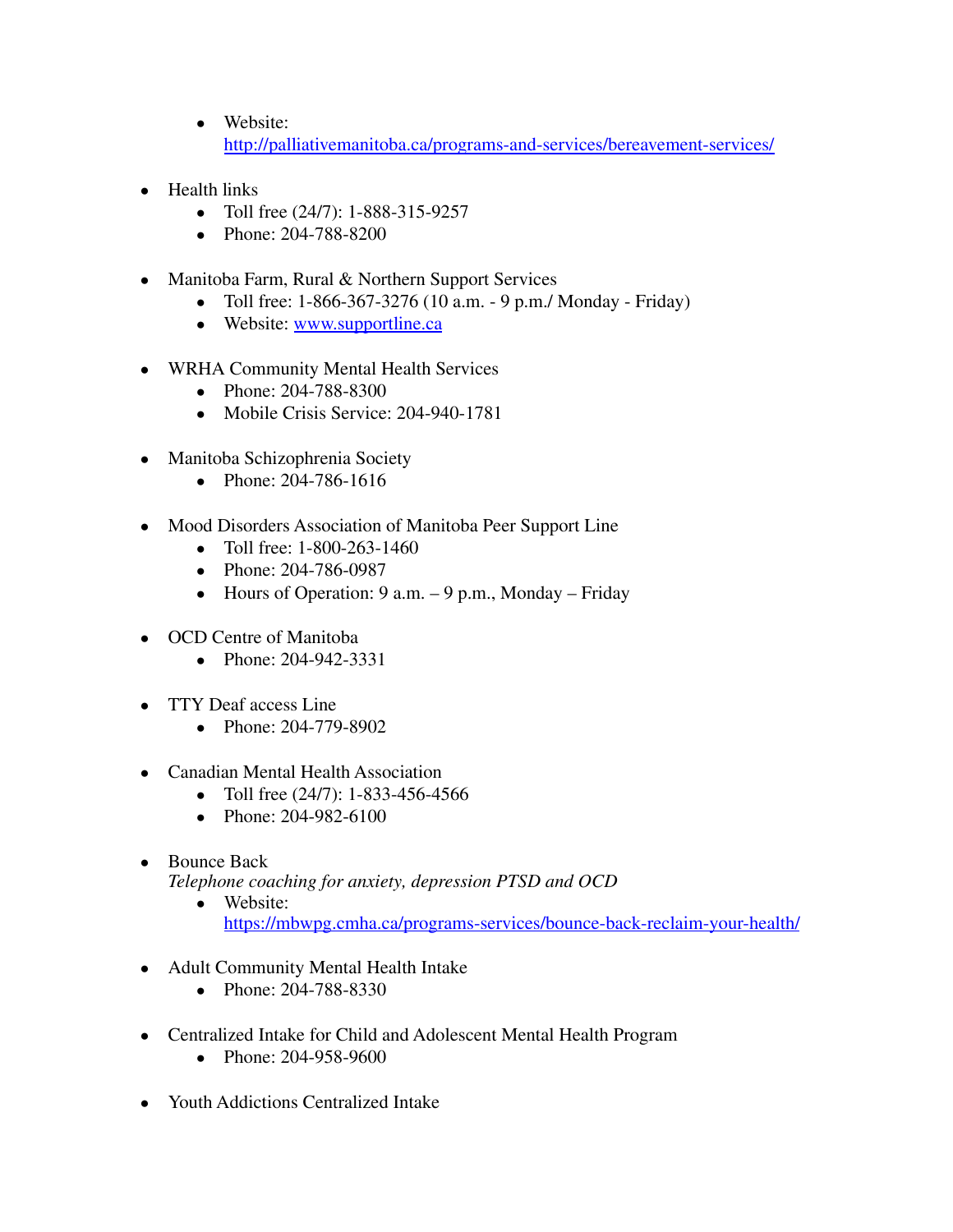- **●** Toll free: 1-877-710-3999
- **●** Youth Program
	- **●** Phone: 204-428-6600
- **●** Child & Youth Community Central Mental Health Intake
	- **●** Phone: 204-958-9600
- **●** Churchill Hospital General Ward
	- **●** Phone: 204-675-8322
- **●** Churchill Health Centre
	- **●** Phone: 204-675-8881
- **●** Family Doctor Connection
	- **●** Phone: 204-786-7111
- **●** Anxiety Disorders Association of Manitoba
	- **●** Phone: 204-925-0600
- **●** Learning Disabilities Associations of Manitoba (18+)
	- **●** Phone: 204-774-1821
- **●** Age and Opportunity
	- **●** Phone: 204-956-6440
- **●** AIDS/STD Information Line
	- **●** Phone: 204-945-2437
- **●** Black Youth Helpline
	- **●** Website: <https://blackyouth.ca/>
- **●** Anxiety Disorders Association of Manitoba COVID-19 Anxiety Support Line
	- **●** Phone: 204-925-0040
	- **●** Hours of Operation: M-F 9am-9pm and S-S 10am-4pm

## **COMMUNITY CONNECTIONS AND SUPPORT**

- Mentoring Artists for Women's Art: <https://mawa.ca>
- 'Pay what you can' option for art supplies. <https://www.artsjunktion.mb.ca/>
- Family Dynamics

*"Provides practical support in times of need, to help you care for your children and each other"* Website: <https://familydynamics.ca/about/>

• Osborne Village Resource Centre: <https://ovrc.ca/resume-development/>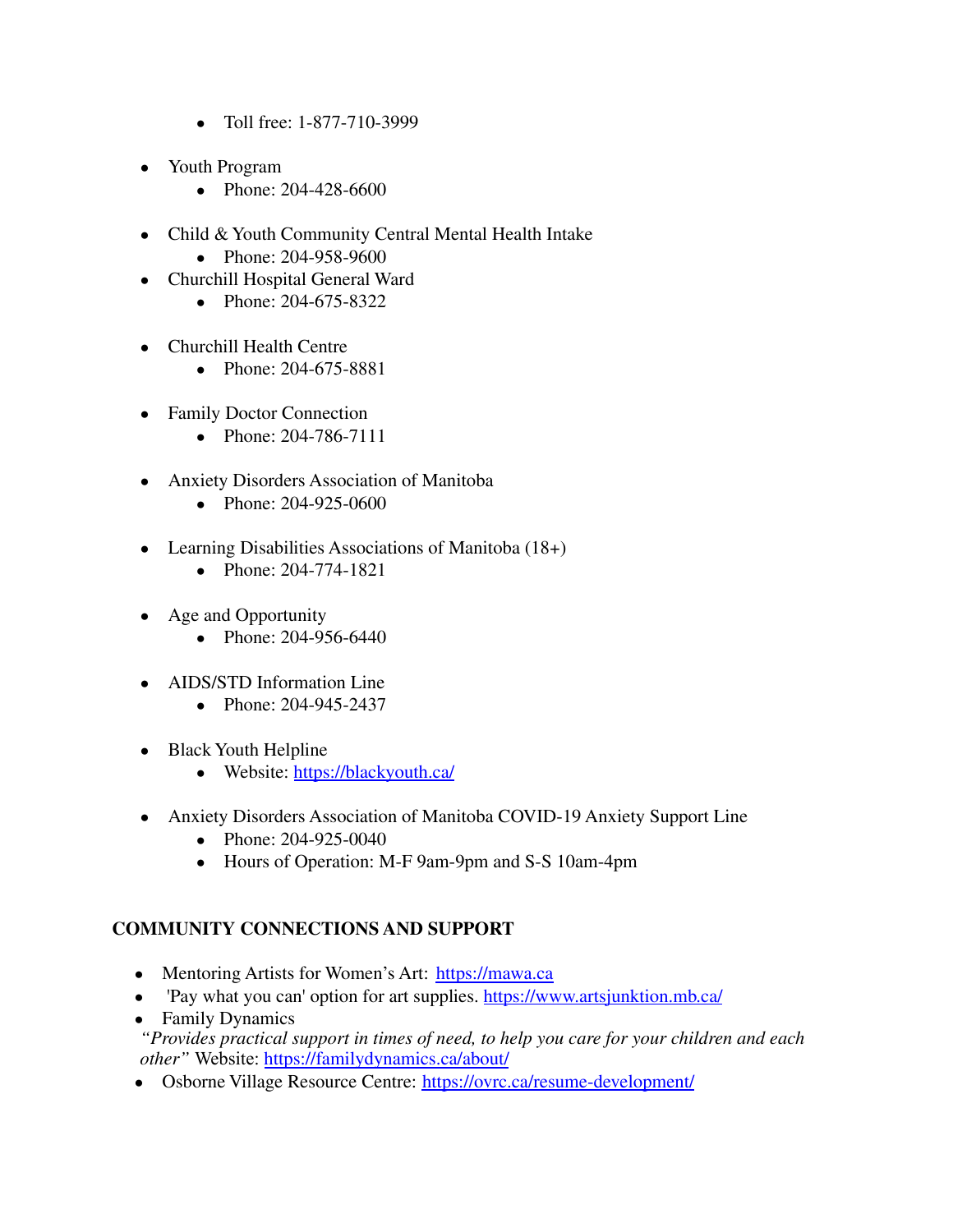• Check out various activities and supports in the region at this link: <https://familydynamics.ca/resource-library/connecting-with-community/>

## **HOSPITAL-BASED MENTAL HEALTH SUPPORTS FOR PREGNANT AND POSTPARTUM PERSONS**

- Anxiety Disorders Clinic (St. Boniface Hospital)
	- Phone: 204-237-2335
	- Website: <https://wrha.mb.ca/psychology/services/anxiety-disorders/>
- Health Science Center
	- Phone: 204-787-7424
	- Website: <https://wrha.mb.ca/psychology/services/depression/>

# **MENTAL HEALTH RESOURCES FOR PERINATAL ANXIETY AND DEPRESSION**

- Mood Disorders Association of Manitoba
	- Email: [womensprogram@moodmb.ca](mailto:womensprogram@moodmb.ca)
	- Website: <http://www.mooddisordersmanitoba.ca/services/postpartum/>
- Postpartum Depression Association of Manitoba
	- Website: <https://www.ppdmanitoba.ca/>
- Postpartum Support International
	- Website: <https://www.postpartum.net/>
- Towards Flourishing
	- Website: <https://www.gov.mb.ca/healthychild/towardsflourishing/index.html>
- Women's Health Centre Coping with Change Group
	- Phone: 204-947-2422 ext. 113
	- Email: [mothersprogram@womenshealthclinic.org](mailto:mothersprogram@womenshealthclinic.org)
	- Website: <https://whcbirthcentre.com/>

## **ONLINE RESOURCE FOR PERINATAL ANXIETY AND DEPRESSION**

- Anxiety Canada
	- Website: <https://www.anxietycanada.com/>
- Anxiety Disorders Association of Manitoba
	- Website: <http://www.adam.mb.ca/>
- Beyond Blue
	- Website: <https://healthyfamilies.beyondblue.org.au/?sekw=75660150931602>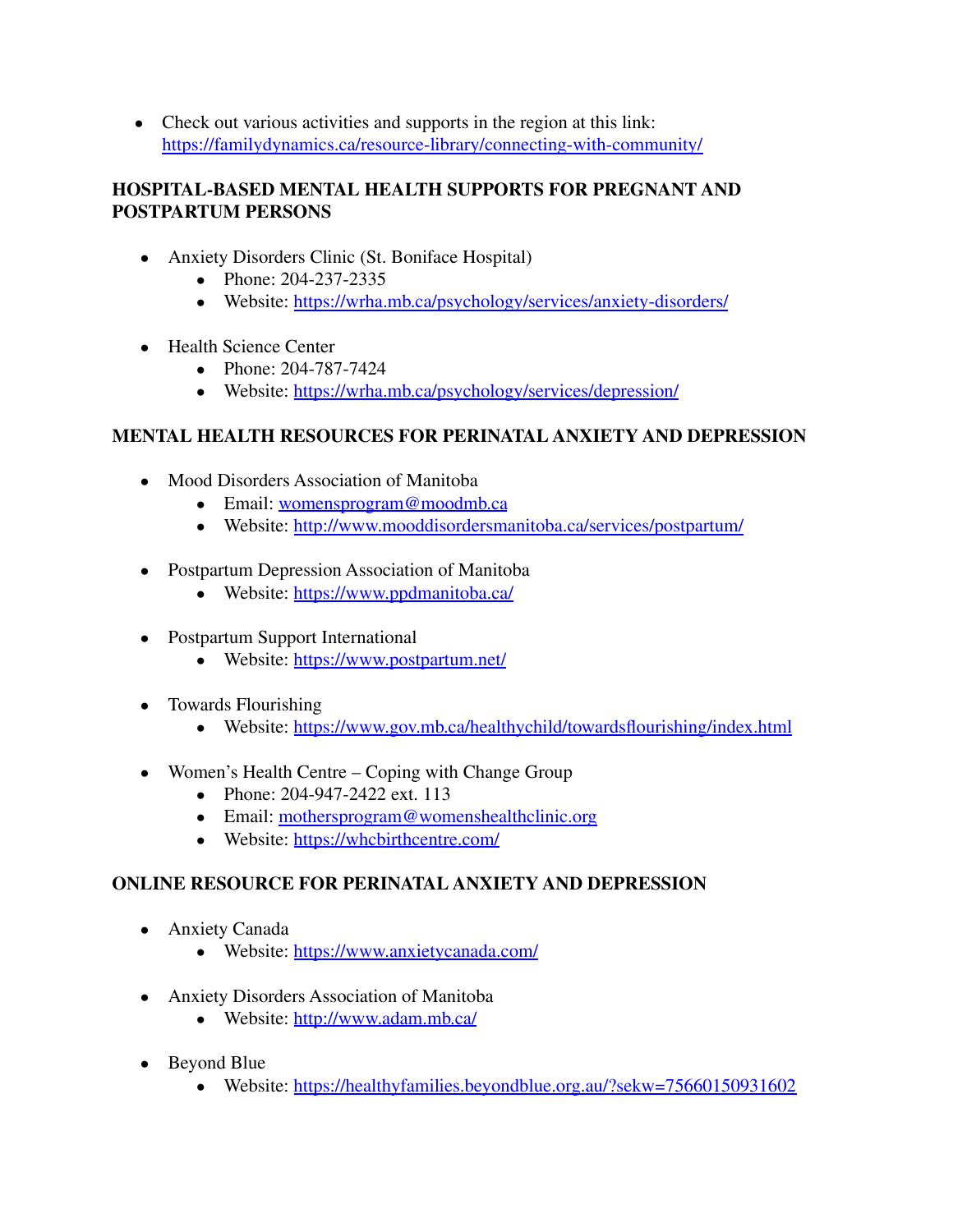- Informed Choices Depression
	- Website: <https://depression.informedchoices.ca/>
- March of Dimes
	- Website: <https://www.marchofdimes.org/>
- MothertoBaby
	- Website: <https://mothertobaby.org/>
- Postpartum Depression Association of Manitoba
	- Website: <https://www.ppdmanitoba.ca/>

## **COUNSELLING**

- **●** Pluri- Elles Counselling (Free)
	- **●** Phone: 204 233-1735
- **●** Age and Opportunity Counselling Services (55+)
	- **●** Phone: 204-956-6440
	- **●** Website: [www.ageopportunity.mb.ca](http://www.ageopportunity.mb.ca)
- **●** Aurora Counselling Centre (Sliding Scale)
	- **●** Phone: 204-786-9251
	- **●** Website: <https://www.aurorafamilytherapy.com/>
- **●** Aulneau Renewal Centre
	- **●** Phone: 204-987-7090
	- **●** Website: <https://aulneau.com/>
- **●** Centre Renaissance Centre (Bilingual, sliding scale)
	- **●** Phone: 204-256-6750
- **●** Cornerstone Counselling Service:
	- **●** Phone: 204-663-0050
	- **●** Email: [epullman@cornerstonecounselling.ca](mailto:epullman@cornerstonecounselling.ca)
- **●** Couple's Counselling Project
	- **●** Phone: 204-474-6711
	- **●** Email: [couples@umanitba.ca](mailto:couples@umanitba.ca)
- **●** Elmwood Resource Community Centre
	- **●** Phone: 204-982-1720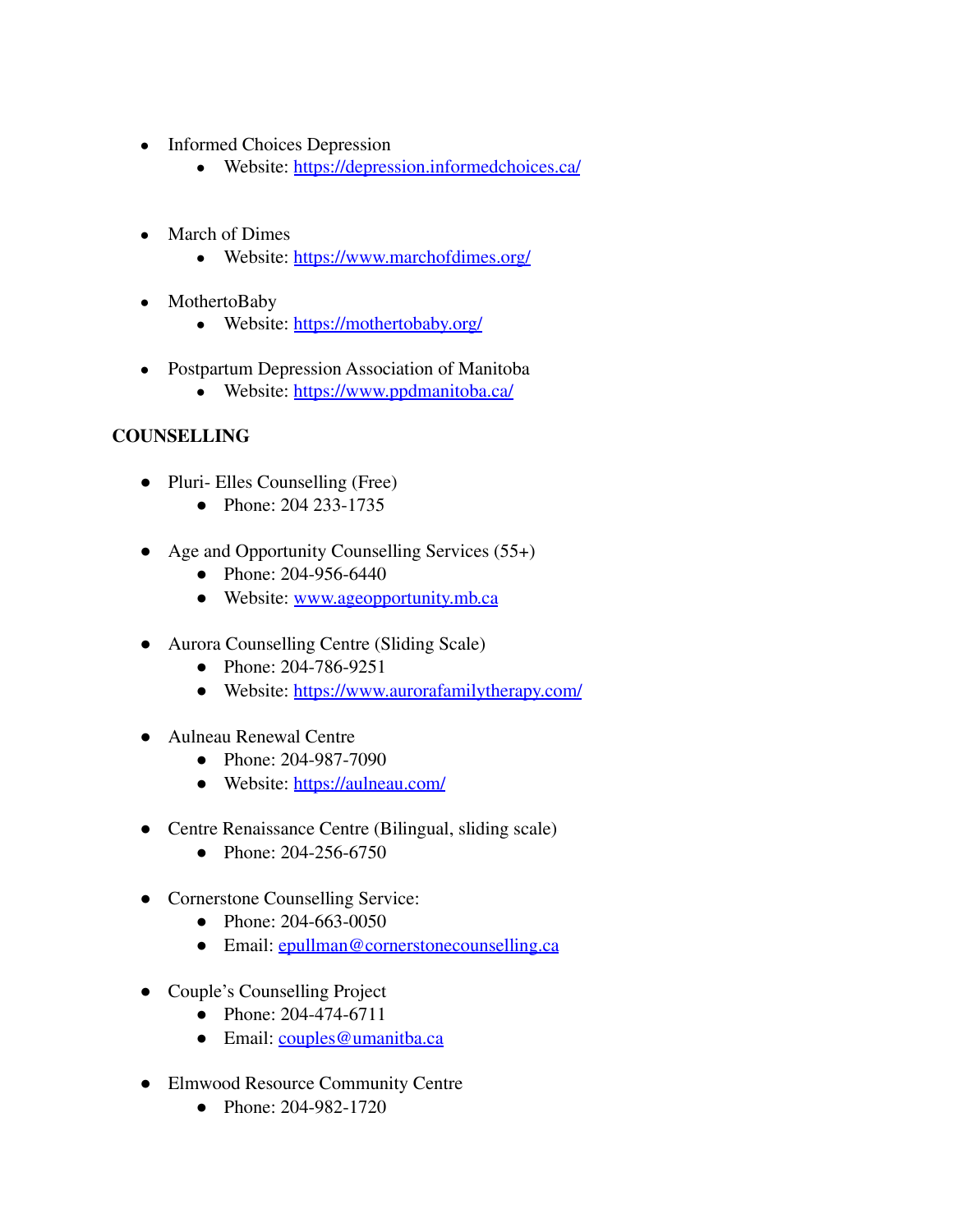- **●** Website: [www.elmwoodcrc.ca](http://www.elmwoodcrc.ca)
- **●** Family Dynamics
	- **●** Phone: 204-947-1401
	- **●** Website: <https://familydynamics.ca/>*.*
- **●** Fort Garry Women's Resource Centre
	- **●** Phone: 204-477-1123
- **●** Jewish Child and Family Counselling Services (open to all faiths and cultural groups)
	- **●** Phone: 204-477-7430
- **●** Klinic Community Health Centre
	- **●** Phone: 204-784-4059
	- **●** Website: <http://klinic.mb.ca/>
- **●** Ka ni Kanichihk
	- **●** Phone: 204-953-5820
	- **●** Website: <https://www.kanikanichihk.ca/>
- **●** Knowles Centre
	- **●** Phone: 204-339-1951 ext. 152
	- **●** Website: [https://www.knowlescentre.org/moving\\_forward](https://www.knowlescentre.org/moving_forward)
- **●** The Laurel Centre
	- **●** Phone: 204-783-5460
	- **●** Website: [www.thelaurelcentre.com](http://www.thelaurelcentre.com)
- **●** Ma Mawi wi Chi Itata Centre (Indigenous)
	- **●** Phone: 204-925-0300
	- **●** Website: <https://www.mamawi.com/>
- **●** Men's Resource Centre
	- **●** Phone: 204-415-6797
	- **●** Website: <https://www.mens-resource-centre.ca/>
- **●** Mount Carmel Clinic
	- **●** Phone: 204-589-9419
- **●** North End Women's Centre
	- **●** Phone: 204-589-7347
	- **●** Website: <https://www.mountcarmel.ca/>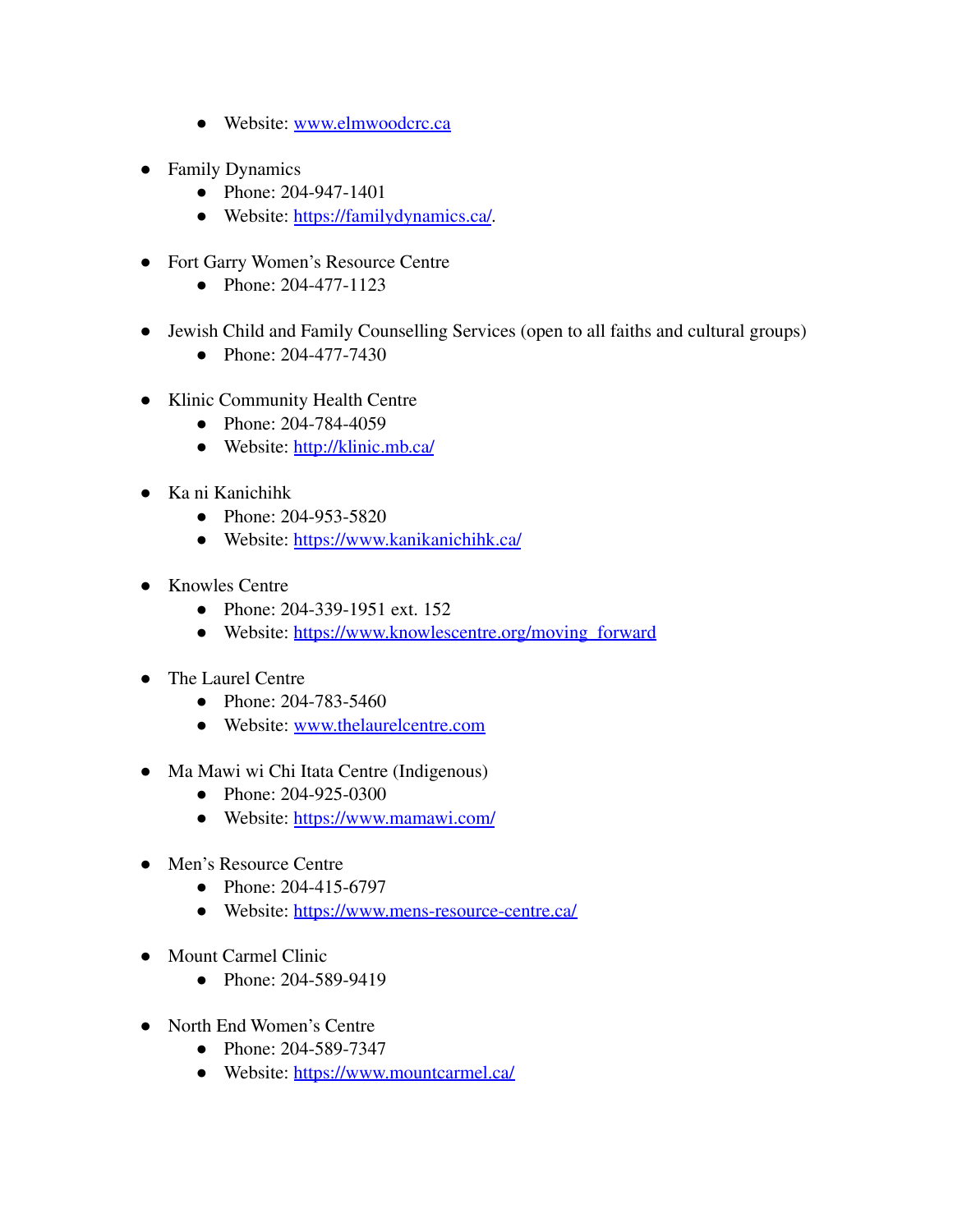- **●** Norwest Co-op Community Health Clinic Youth Hub
	- **●** Phone: 204-221-9800
	- **●** Website: [https://norwestcoop.ca/locations/youth-hub/](https://norwestcoop.ca/locations/youth-hub/%2520)
- **●** Recovery of Hope Counselling Services
	- **●** Phone: 204-477-4673
- **●** University of Manitoba Psychological Services Centre
	- **●** Website: [https://umanitoba.ca/faculties/arts/departments/psych\\_services/](https://umanitoba.ca/faculties/arts/departments/psych_services/)
- **●** Women's Health Clinic
	- **●** Phone: 204-947-1517
	- **●** Website: [womenshealthclinic.org](https://womenshealthclinic.org)

## **FINDING A PSYCHOLOGIST**

- 211 Manitoba
	- Website: <https://mb.211.ca/>
- CRHSP
	- Website: <https://www.crhsp.ca/>
- Cognitive Behaviour Institute of Manitoba
	- Phone: 204-982-3810
	- Email: [appointments.cbti@gmail.com](mailto:appointments.cbti@gmail.com)
	- Website: <https://cbtmanitoba.com/>
- Ementalhealth.ca
	- Website: <https://www.ementalhealth.ca/>
- Psychological Association of Manitoba
	- <https://www.cpmb.ca/>

## **EATING DISORDERS**

- Women's Health Clinic Provincial Eating Disorder Prevention & Recovery Program
	- Toll free: 1-866-947-1517 ext. 137
	- Phone: 204-947-2422 ext. 137
- Health Sciences Centre Adult ED Service Program
	- Phone: 204-787-3482
- Health Sciences Centre Child Adolescent ED Service Program
	- Phone: 204-958-9660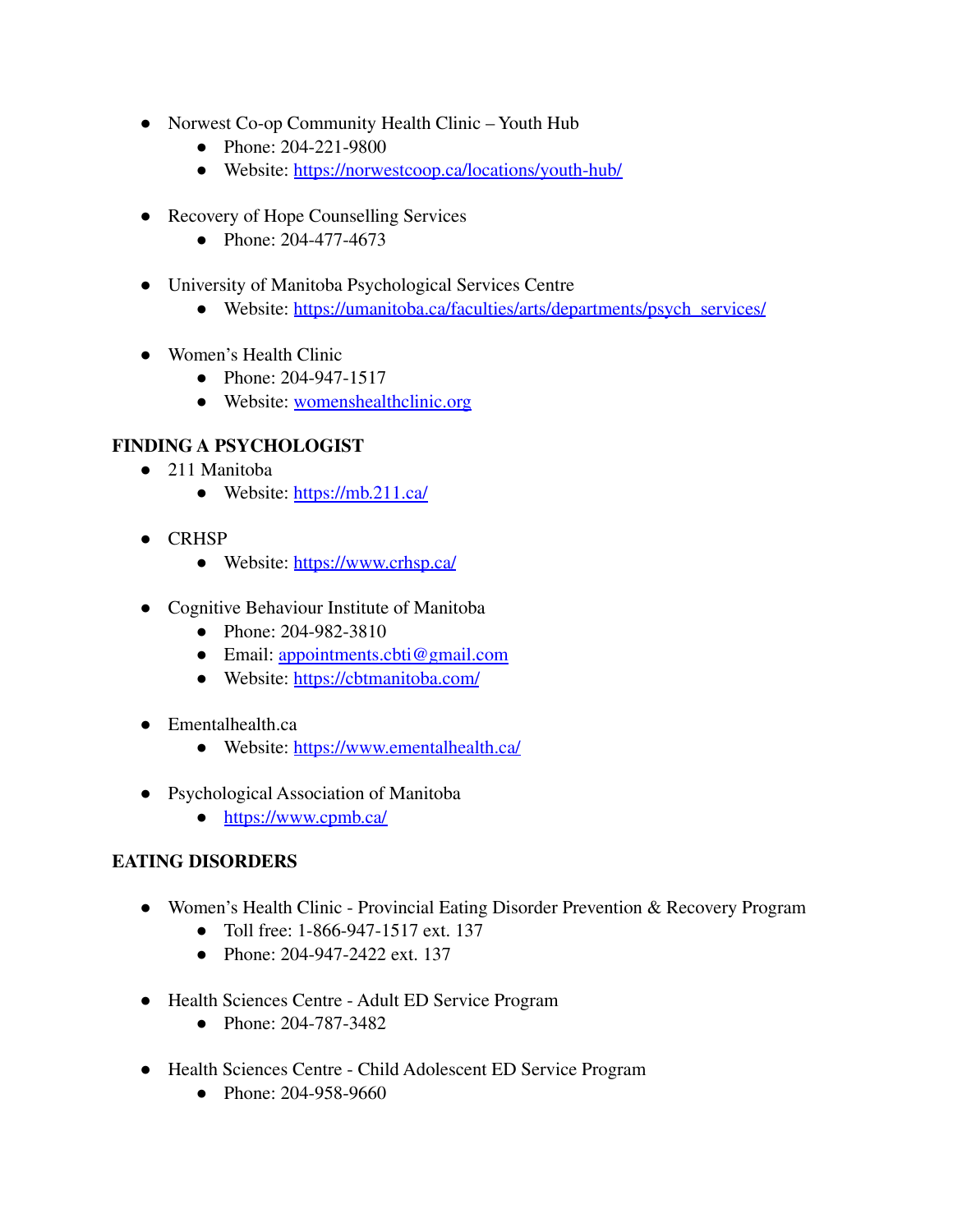#### **SUBSTANCE USE**

- Bruce Oake Recovery Center
	- Website: <https://www.bruceoakerecoverycentre.ca>
- Manitoba Addictions Helpline:
	- Phone: 1-855-662-6605
- Addictions Foundation of Manitoba
	- Phone: 205-944-6235
- Native Addictions Council of Manitoba
	- Phone: 204-586-8395
- Family Services
	- Phone: 204-944-6229
- Teen Talk
	- Phone: 204-784-4010
- Native Addictions Council of Manitoba
	- Phone: 204-586-8395
- Macdonald Youth Services
	- Winnipeg Phone: 204-949-3799
	- Thompson Phone: 204-677-7870
- Manitoba Adolescent Centre
	- Phone: 204-477-6391
- Marymound Inc.
	- Phone: 204-338-7971
- Resource Assistance for Youth Outreach Phone
	- Phone: 204-391-2209
- Manitoba Adolescent Treatment Centre
	- Toll free: 1-877-710-3999
- Winnipeg Regional Health Authority
	- Toll free: 1-888-383-2776
	- Phone: 204-949-4777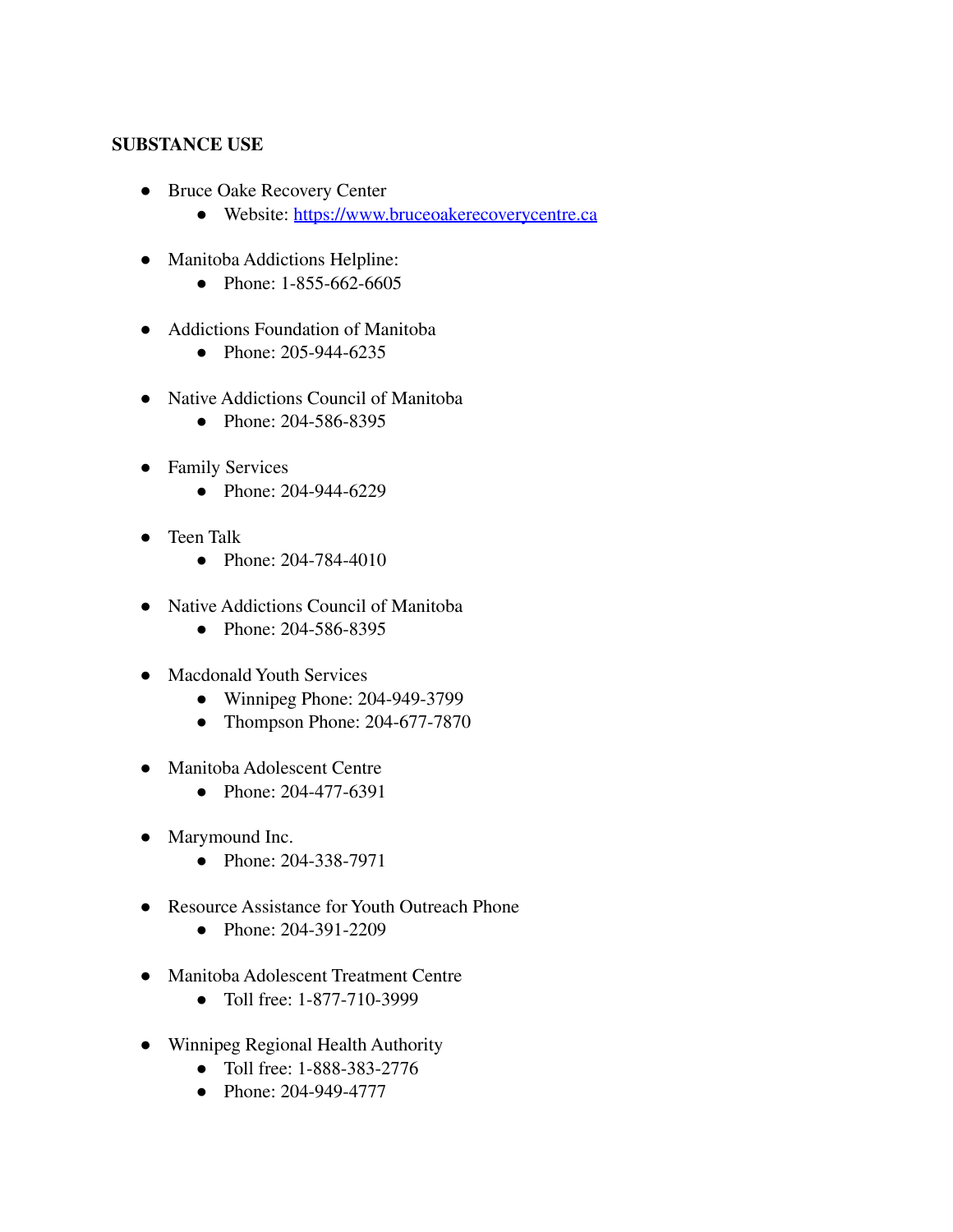- Arc Counselling
	- Phone: 204-202-1221
- Manitoba Addictions Helpline
	- Phone: 1-855-662-6605
- Addictions Foundation Manitoba
	- Phone: 1-866-638-2561
		- Men: 204-944-6209
		- Women: 204-944-6229
- Main Street Project, Inc.
	- Phone: 204-982-8257
- Intoxicated Persons Detention Area
	- Phone: 204-982-8250
- Crisis Services, Shelter, Drop in, Detox
	- Phone: 204-982-8245
- **•** Mainstay Residence
	- Phone: 204-982-8260
- Rosaire House Addiction Centre, Inc.
	- Phone: 204-623-6425
- The Salvation Army Anchorage Program
	- Phone: 204-946-9401
- St. Raphael Wellness Centre
	- Phone: 204-956-6650

-SRWC Wellness Center \*A welcoming community where people affected by addictions are accompanied on their journey towards recovery. Phone: 204-956-6650

#### **2SLGBTQ+**

- Out There Winnipeg (OTW)
	- Website: [www.outtherewinnipeg.ca](http://www.outtherewinnipeg.ca)
- PFLAG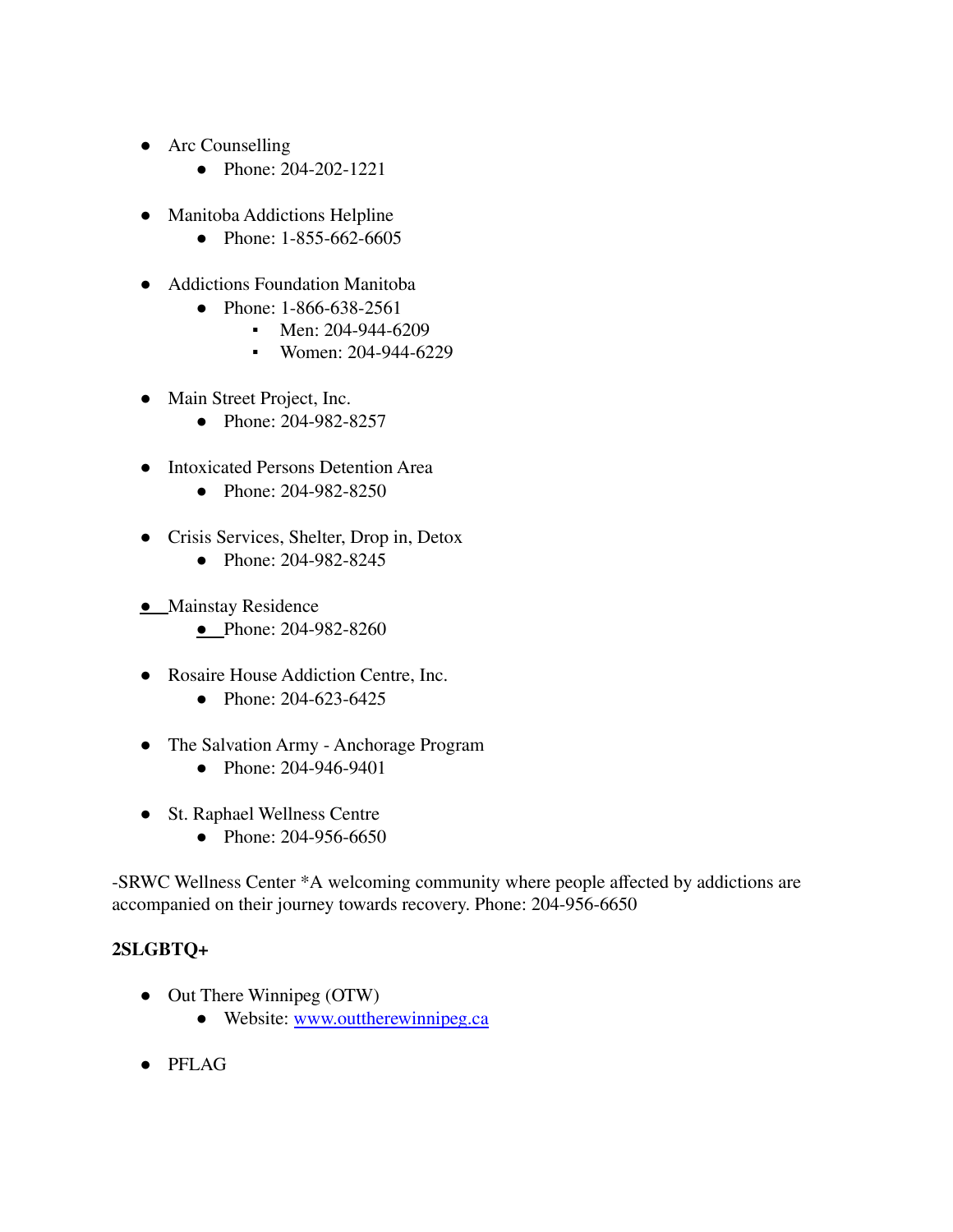*Hosts peer support groups for parents/family/friends of those who are 2SLGBTQ+. These groups are not running currently due to COVID, however they will conduct phone calls to check-in on people/provide general support.*

- Website: <https://pflagcanada.ca>
- **Rainbow Resource Centre** 
	- Phone: 204-474-0212
- Trans Health Klinic Front Desk
	- Phone: 204-784-4090
- Trans Health Program
	- Phone: 204-784-4051
- LGBT Youthline
	- Website <https://www.youthline.ca/>
- PFFOTI: PARENTS, FAMILY, AND FRIENDS OF TRANS INDIVIDUALS

*We are a social support group that is here to talk, listen, support and work to understand the thoughts, feelings, and conflicts that often go hand-in-hand with having a loved one who identifies as transgender. We welcome you to our Facebook group as well as our personal group meetings. Please feel free to pass this group info on to anyone you know that may benefit from the PFFoTI group, as we are open to the general public. We meet on the second and fourth Tuesday of the month, 7:00pm - 9:00pm, year-round in the group room at the Rainbow Resource Centre.*

- Email: [pffoti@rainbowresourcecentre.org](mailto:pffoti@rainbowresourcecentre.org)
- Website: <https://rainbowresourcecentre.org/support/groups/pffoti>
- Like-That Sunshine House (Drop-in meetings)
	- Phone: 204-783-8565
	- Website: [www.sunshinehousewpg.org](http://www.sunshinehousewpg.org)

## **FOOD**

- Agape Table
	- Phone: 204-783-6369
	- Address: 364 Furby Street, Winnipeg
- Lighthouse Mission
	- Phone: 204-943-9669
	- Address: 669 Main Street, Winnipeg
- Missionaries of Charity
	- Phone: 204-582-2773
	- Address: 167 Aikins Street, Winnipeg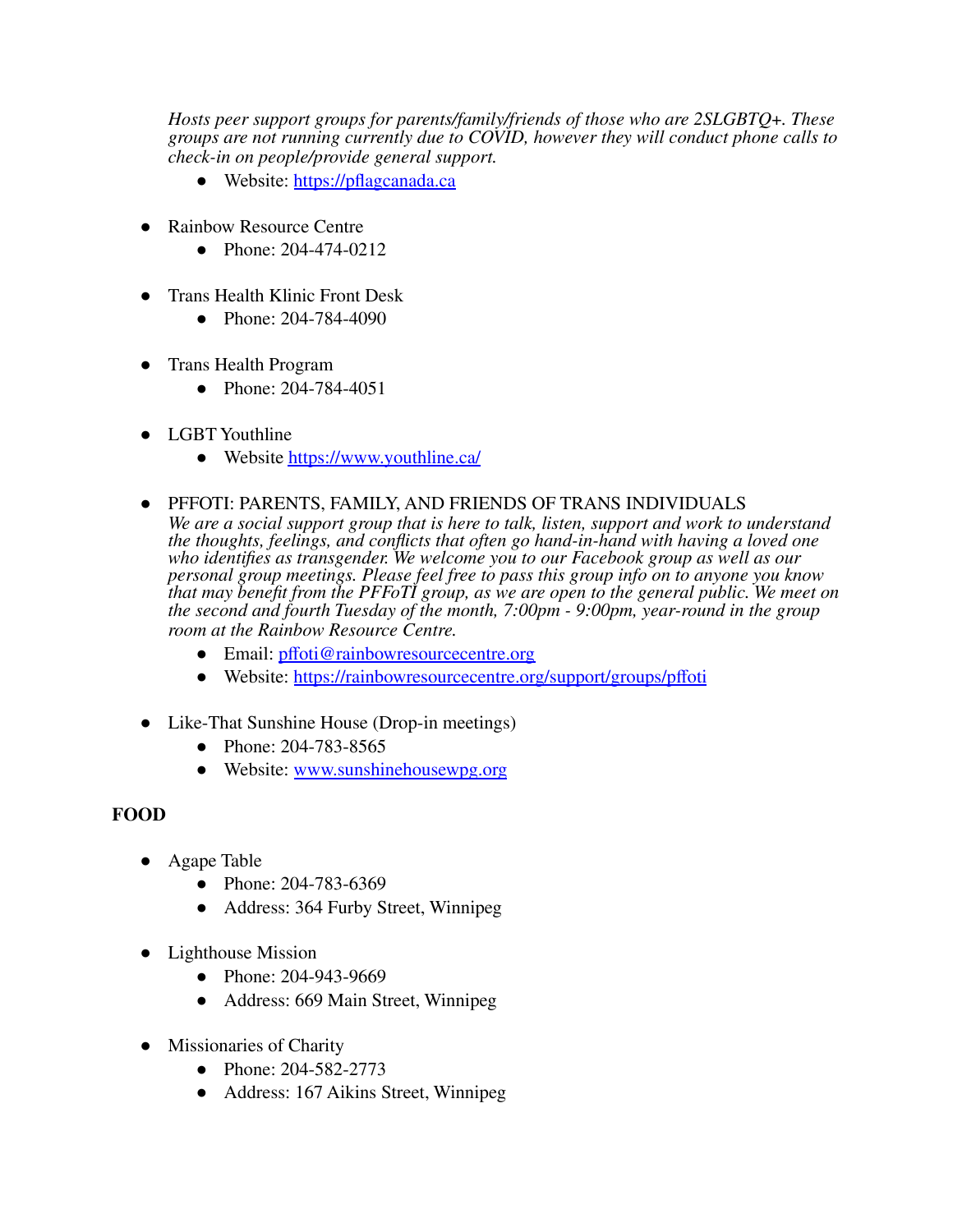- NorWest Co-op Community Food Centre
	- Phone Number: 204-615-3117
	- Address: 103-61 Tyndall Avenue, Winnipeg
- Oak Table
	- Phone: 204-416-2240
	- Address: 109 Pulford Street, Winnipeg
- St. Matthews Maryland Community Ministry West End Commons
	- Phone: 204-774-1846
	- Address: 365 McGee, Winnipeg
- Winnipeg Harvest Food Bank Call Centre
	- Phone: 204-982-3660
	- Website: [winnipegharvest.org](https://winnipegharvest.org)

#### **HOUSING AND INCOME SUPPORT**

- Citizen's Bridge
	- Phone: 204-691-9716
	- Address: 565 Selkirk Avenue, Winnipeg
- Community Financial Counselling Services (CFCS)
	- Phone: 204-989-1900 or 1-800-573-2383
	- Address: 516-294 Portage Avenue, Winnipeg
- Doorways

*Service matching as well as intake for individuals experiencing recurrent or chronic homelessness or aging out of CFS care.*

- Phone number: 204-925-3830
- Address: 103-181 Higgins Avenue (Neeginan Centre)
- $\bullet$  EIA

*Provincial income assistance program.*

- Phone number weekdays: 204-948-4000
- Phone number weekends and afterhours emergency support: 204-945-0183
- Rent Assist
	- Phone: 204-945-2197
- SEED Winnipeg
	- Phone number: 204-927-0045, Address: 80 Salter St.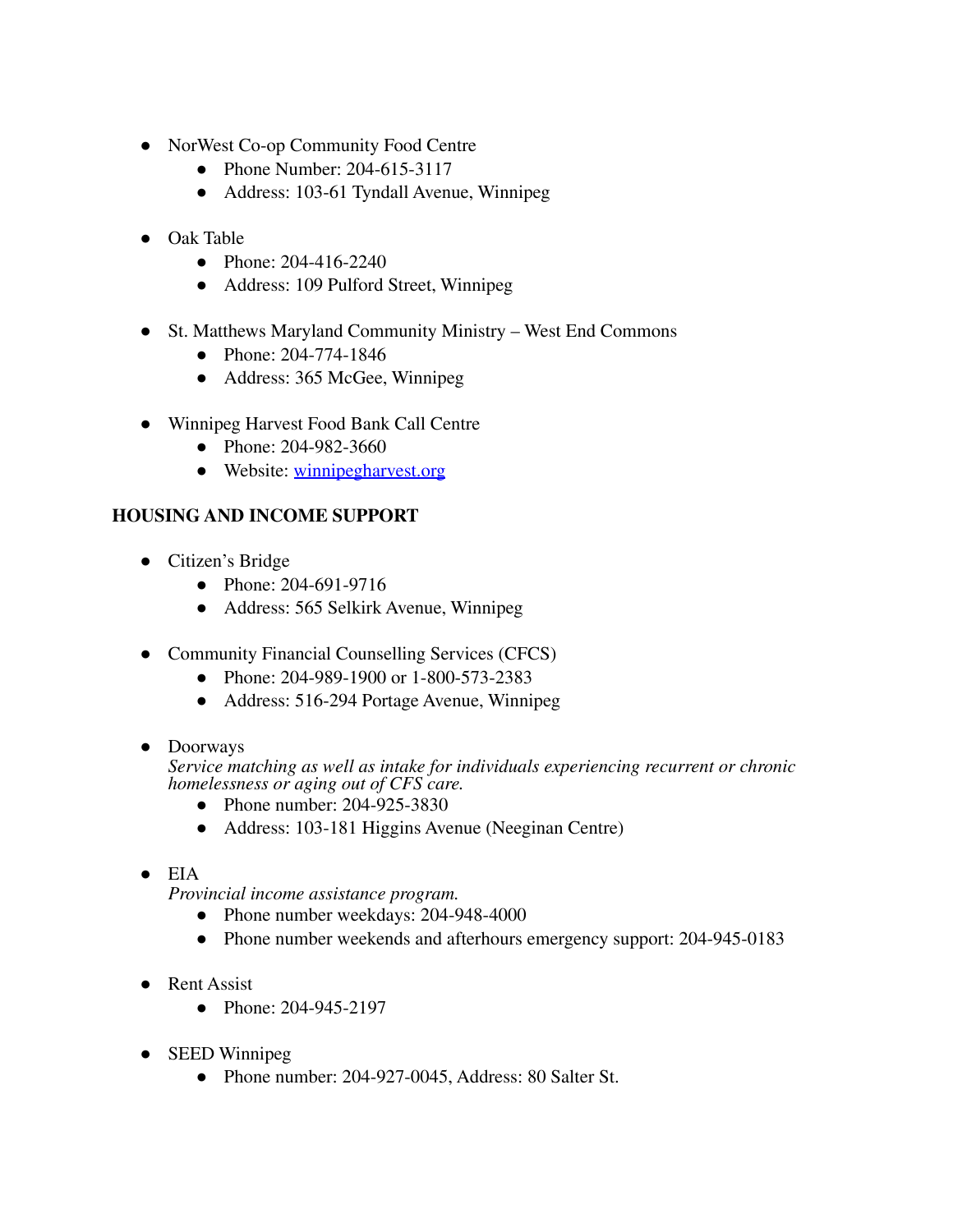- West Central Women's Resource Centre (by appointment only)
	- Phone: 204-774-8975
	- Address: 640 Ellice Avenue
- Winnipeg Rental Network
	- Website: [www.winnipegrentnet.ca](http://www.winnipegrentnet.ca/)

#### **PARENTING RESOURCES**

- Bean Family Wellness
	- Website: <https://www.beanfamilywellness.com/>
- Birth Roots
	- Website: <https://www.birthroots.org/>
- Foundations Birth Services
	- Phone: 204-228-1783
	- Website: <http://www.foundationsbirthservices.ca/>
- Healthy Baby Community Support Programs
	- Website: <https://www.gov.mb.ca/healthychild/healthybaby/csp.html>
- Healthy Start
	- Phone: 204-948-5350
	- Email: [hsmm@hsmm.ca](mailto:hsmm@hsmm.ca)
	- Website: <https://www.hsmm.ca/>
- Manitoba Association for Childbirth and Family Education
	- Website: <http://www.manitobachildbirth.com/>
- Nest Family Centre
	- Phone: 204-453-8160
	- Email: [info@nestfamilycentre.com](mailto:info@nestfamilycentre.com)
	- Website: <https://nestfamilystore.com/>
- Nobody's Perfect
	- Website: <https://nobodysperfect.ca/home/>
- Qmunity LGBTTQ Families Together
	- Email: [qmunityWPG@gmail.com](mailto:qmunityWPG@gmail.com)
	- Website: <https://qmunity.ca/>
- South Winnipeg Family Information Centre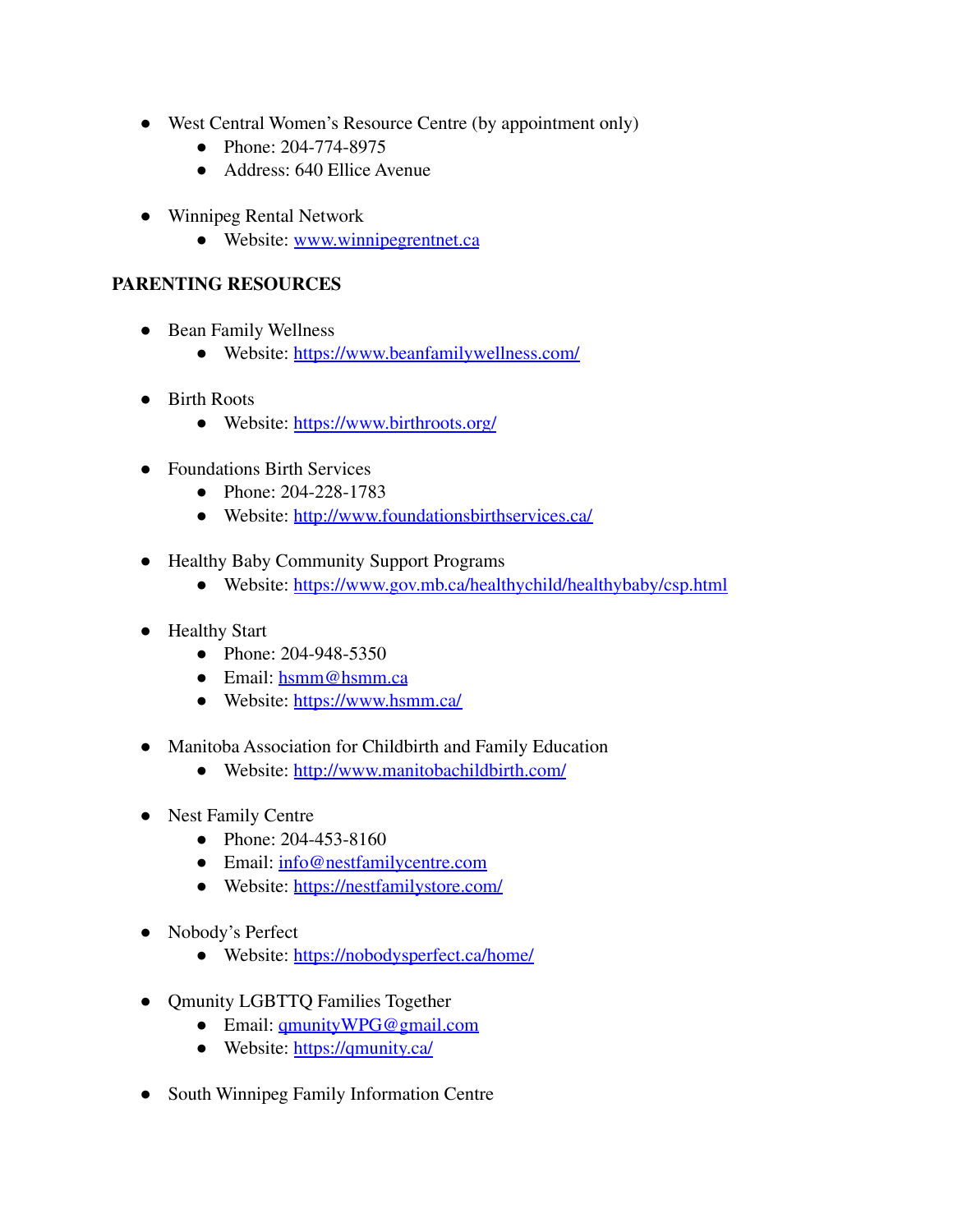- Website: <https://swfic.org/>
- Steinbach Family Resource Centre
	- Phone: 204-346-0413
	- Email: [family@steinbachfrc.ca](mailto:family@steinbachfrc.ca)
	- Website: <https://steinbachfrc.ca/>
- Thrive Community Support Circle
	- Phone: 204-772-9091
	- Website: <https://thrivecommunitysupportcircle.com/>
- Villa Rosa
	- Phone: 204-786-5741
	- Website: <https://www.villarosa.mb.ca/>
- The Wolseley Family Place
	- Phone: 204-560-3141
	- Website: <https://wolseleyfamilyplace.com/>
- Youville Community Health Centre
	- Website: <https://www.youville.ca/health-centre/>

#### **BREASTFEEDING SUPPORTS**

- Bean Family Wellness
	- Website: <https://www.beanfamilywellness.com/>
- Foundations Birth Services
	- Phone: 204-228-1783
	- Email: [breastfeeding@foundationsbirthservices.ca](mailto:breastfeeding@foundationsbirthservices.ca)
	- Website: <http://www.foundationsbirthservices.ca/>
- Winnipeg Breastfeeding Centre
	- Phone: 204-231-1724
	- Website: <https://www.wpgbreastfeedingcentre.com/>

#### **DOULA SERVICES**

- Birth Roots Doula Collective
	- Website: <https://www.birthrootsdoulas.com/>
- Indigenous Birth Helpers
	- Website: <https://www.birthsovereignty.ca/site/home>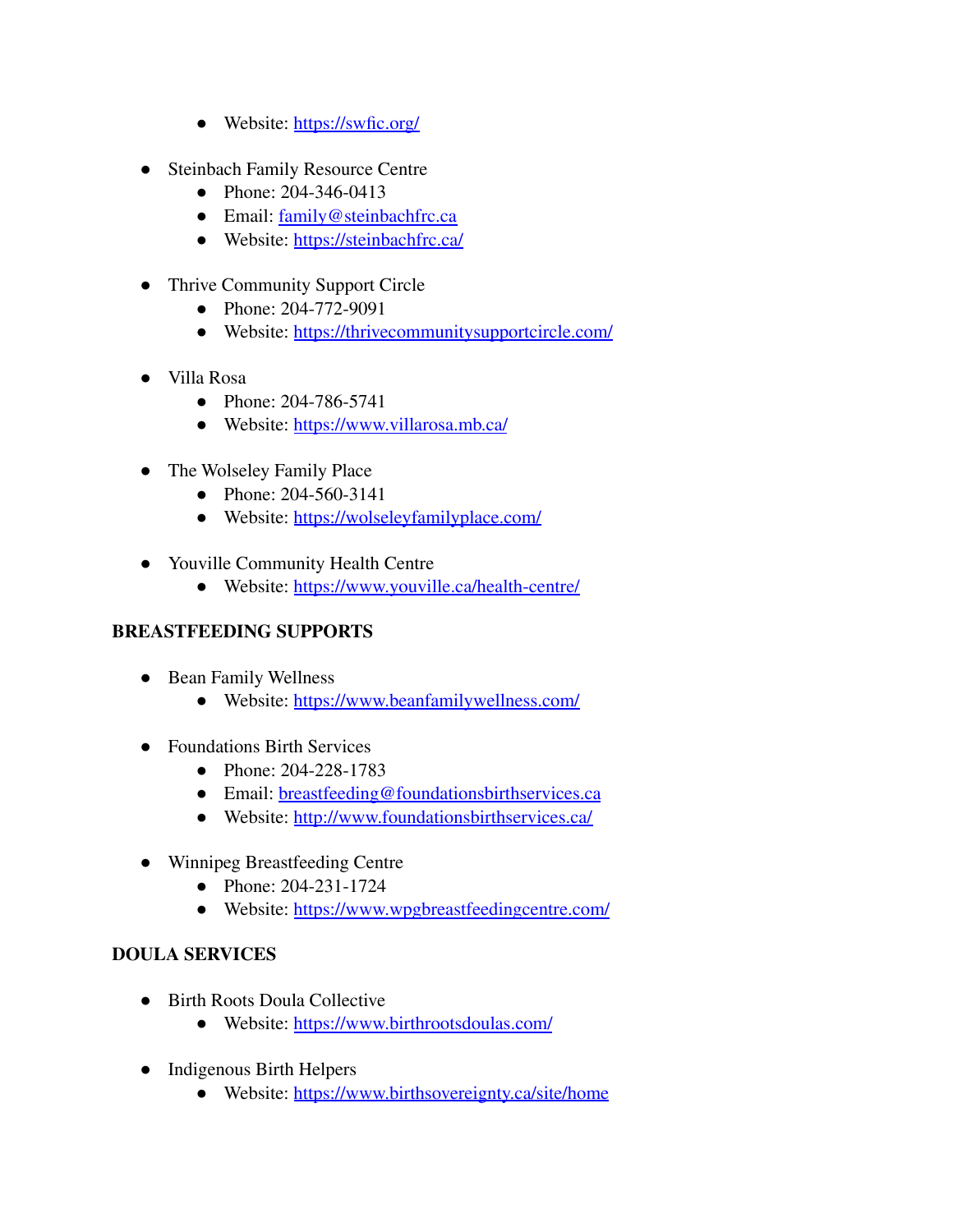- With Women Doula Collective
	- Website: <https://www.doulacollective.com/>

#### **MENTAL HEALTH MOBILE APPS**

- **●** Breathe2Relax (free) *Stress reduction*
- **●** Calm (\$12.99/month) *Guided and unguided mindfulness meditation*
- **●** Calm in the Storm (free) *Stress management*
- **●** Happify (\$14.99/month) *Creating positive habits*
- **●** Headspace (\$12.99/month) *Mindfulness meditation*
- **●** Mind the Bump (free) *Mindfulness for expecting parents*
- **●** Mindshift (free) *Anxiety tools*
- **●** Mood Kit (\$6.99) *Manage stress, anxiety, and depression*
- **●** Mood Gym (\$39.00/year) *CBT approach to manage anxiety and depression*
- **●** Mood Mission (free) *Mental wellbeing tools*
- **●** Woebot (free) *Designed for young adults struggling with stress*

#### **ONLINE SUPPORTS**

- **●** Big White Wall *24/7 Online support for positive mental health*
	- Website: <https://www.bigwhitewall.com>
- **●** The Centre for Addiction and Mental Health